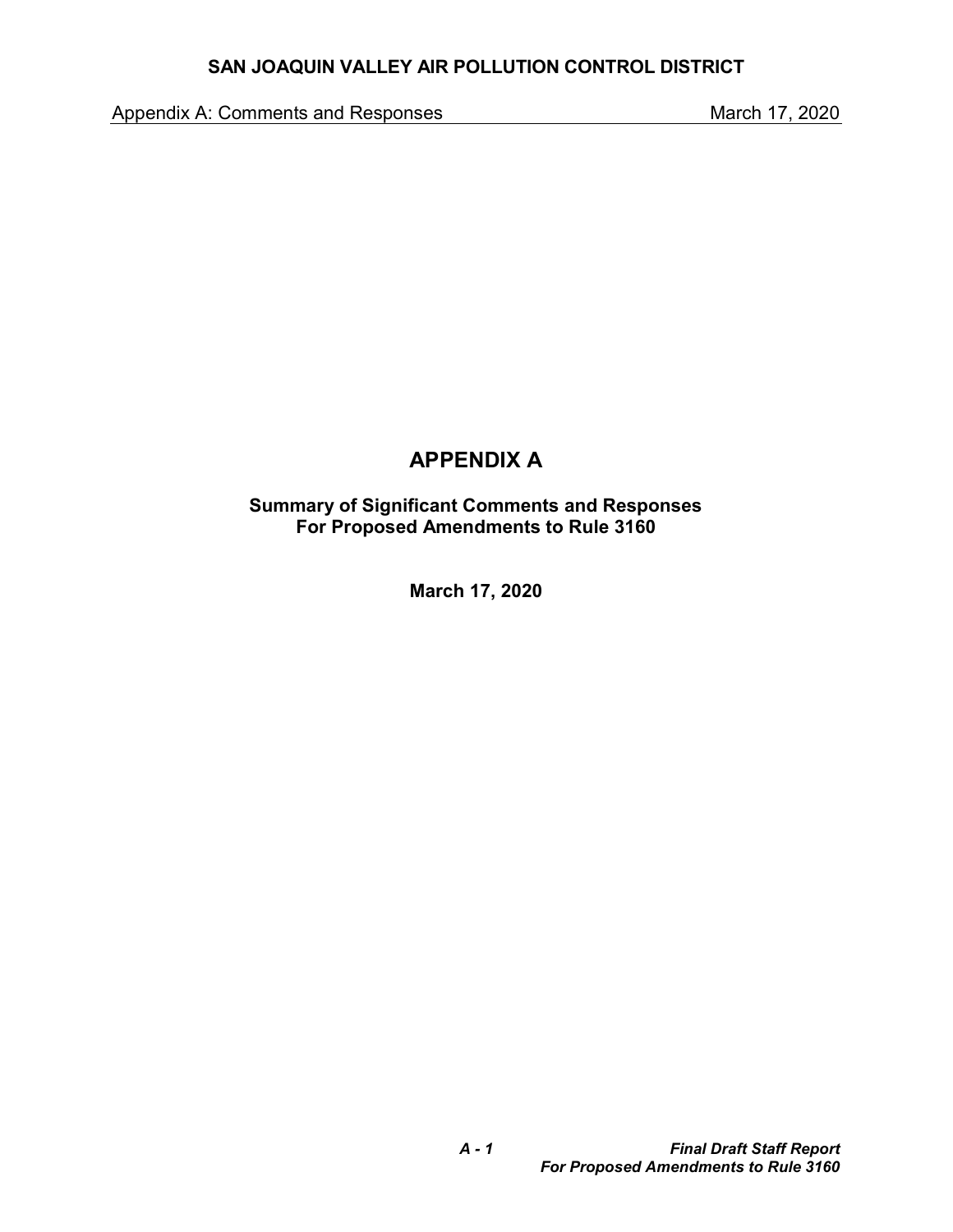Appendix A: Comments and Responses March 17, 2020

This page intentionally blank.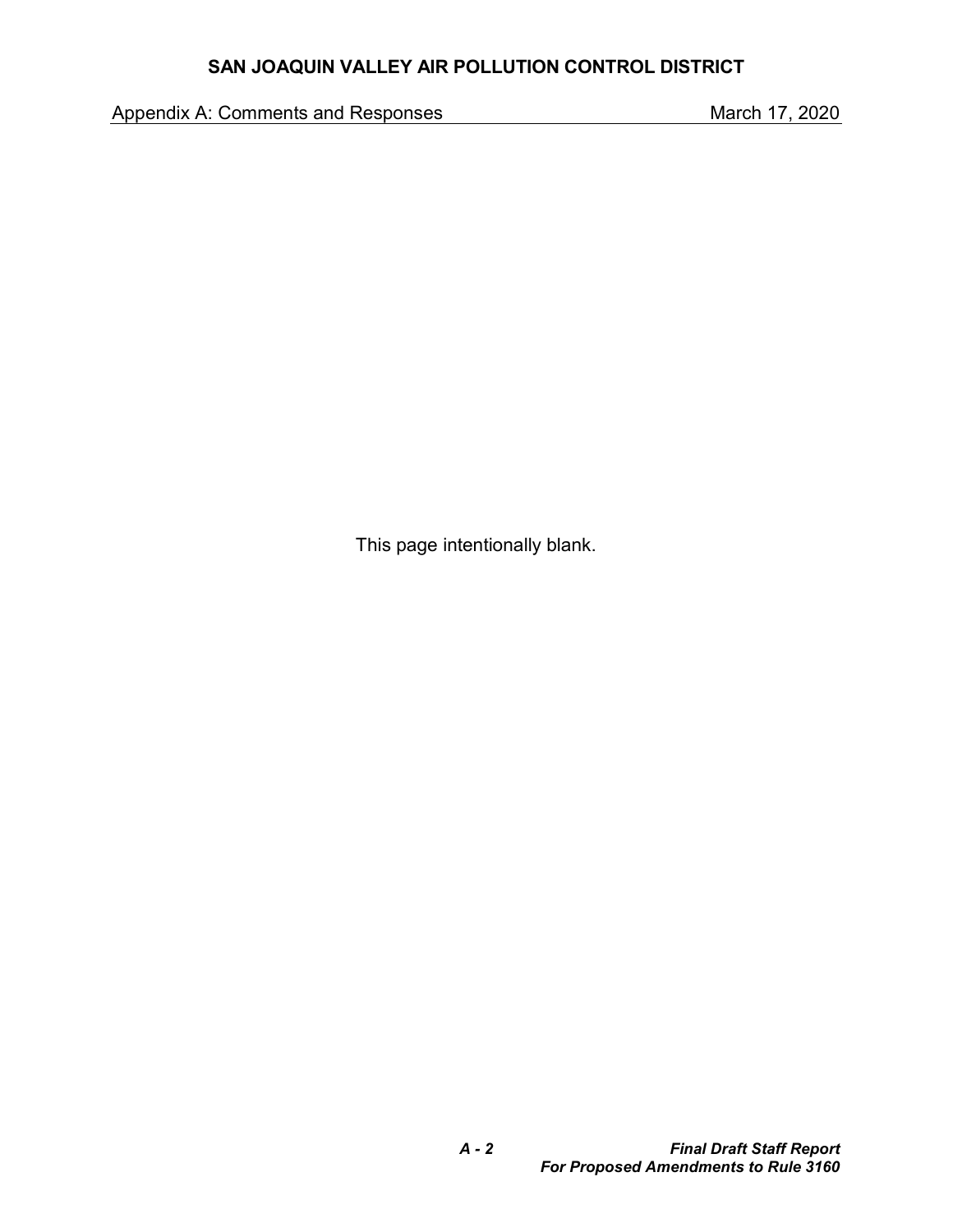Appendix A: Comments and Responses March 17, 2020

#### Summary of Significant Comments Draft Amendments to Rule 3160 (Prescribed Burning Fee) January 22, 2020

The San Joaquin Valley Air Pollution Control District (District) held a public workshop to present, discuss, and receive comments on proposed amendments to Rule 3160 on January 22, 2020. Summaries of significant comments received during the public comment period are summarized below.

#### Comments were received from the following:

National Parks Conservation Association (NPCA), Sierra Forest Legacy (SFL)

1. COMMENT (NPCA, SFL): We support the District's proposal to prorate or suspend fees associated with "public benefit prescribed burns." The District should more narrowly define "public benefit prescribed burn" to include only projects with a primary objective of wildfire prevention or air quality maintenance, as opposed to objectives such as range improvement.

RESPONSE: The District agrees that only projects determined by the APCO to directly or indirectly benefit the public interest and be beneficial to the state should be eligible for fee proration/suspension. Notwithstanding this critical eligibility criterion, the District believes that many of the project types identified in the California Public Resources Code Section 4475(a) – including but not limited to watershed management, vegetative management, and forest improvement burns as well as burns conducted for the purpose of air quality maintenance and wildfire prevention – have the potential to directly or indirectly benefit the public interest and be beneficial to the state, and could indeed qualify as "public benefit prescribed burns" under the proposed rule. Furthermore, the District believes it would be inappropriate and inconsistent with the goals of Senate Bill (SB) 1260 to categorically exclude specific project types identified as serving the public interest and beneficial to the state under California Public Resources Code Section 4475(a).

In considering projects under Rule 3160, the District intends to first ensure that the project type conforms to California Public Resources Code Section 4475(a), and then ensure that the project supports the goal of improving air quality by lessening the frequency and severity of future wildfires. The definition of "public benefit prescribed burn" in Rule 3160 has been revised to further clarify the District's intended criteria in evaluating such projects.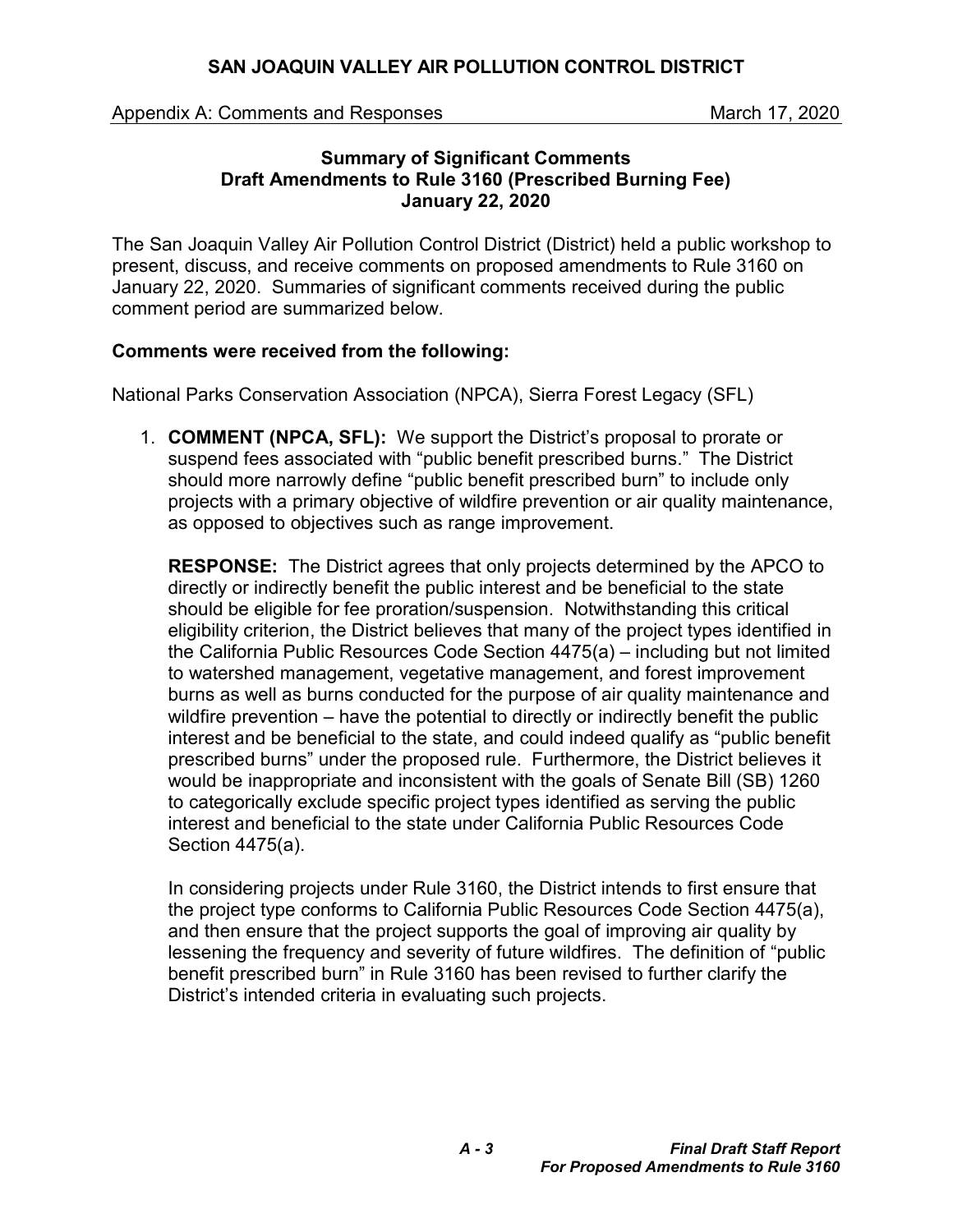#### Appendix A: Comments and Responses March 17, 2020

2. COMMENT (NPCA, SFL): The District should reduce fees associated with managed wildfires and only charge for acreage that is actively managed.

**RESPONSE:** The purpose of Rule 3160 is to provide the revenue necessary to implement the District's Smoke Management Program as it pertains to providing the required services to land management agencies and individuals conducting prescribed burn projects within the Valley. This includes the review and approval of Smoke Management Plans which provide land management agencies and individuals the necessary authorization to conduct prescribed burn projects consistent with state law (see 17 CCR 80100, et seq.). The obligatory smoke management services performed by the District apply to naturally or accidentally ignited wildfires that are managed for resource benefit in the same way that they apply to pre-planned ignitions. The District incurs a significant expense in performing these services regardless of whether a particular burn is planned or unplanned. Furthermore, the revenue collected under Rule 3160 only partially funds the actual costs incurred by the District in the implementation and administration of its prescribed burn program, and reducing the fee obligation associated with managed wildfires would result in an even greater revenue shortfall. The District is hopeful that it will continue to receive funding via the state Prescribed Burn Reporting and Monitoring Support Program – or any similar state or federal programs that provides the District with targeted funding to implement its Smoke Management Program – such that the fees assessed pursuant to Rule 3160 are significantly if not fully offset for planned and unplanned burns alike.

The District is committed to continuing to work with prescribed burn stakeholders to accurately determine the acreage and assess the resultant fees associated with managed wildfires.

3. COMMENT (NPCA, SFL): The District should better align its prescribed burn fee invoicing schedule with the federal fiscal year, such that burns are conducted and invoiced in the same fiscal year.

**RESPONSE:** Rule 3160 applies to local, state, and federal agencies as well as private parties, all which may be operating under different fiscal years. Furthermore, we did not receive any formal comments from federal land management agencies asking for this change.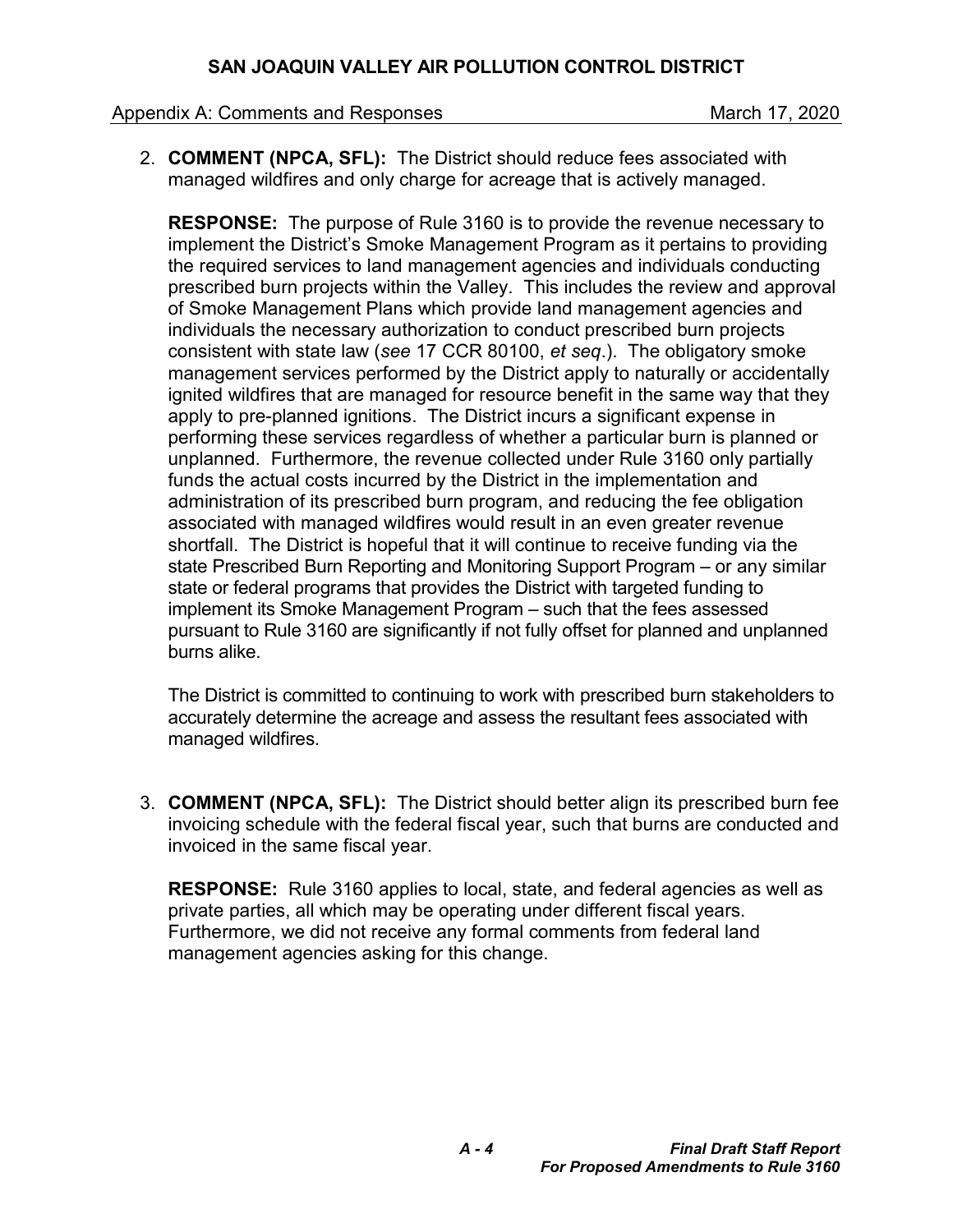Appendix A: Comments and Responses March 17, 2020

#### Summary of Significant Comments Draft Amendments to Rule 3160 (Prescribed Burning Fee) December 4, 2019

The District held a public scoping meeting for Rule 3160 on December 4, 2019. Summaries of significant comments received during the public scoping meeting and associated comment period are summarized below.

#### Comments were received from the following:

National Parks Conservation Association (NPCA), Central Valley Air Quality Coalition (CVAQ), Sierra Forest Legacy (SFL), Fire Restoration Group (FRG), Sequoia National Forest (SQF)

4. COMMENT (NPCA, CVAQ, SFL, FRG): We support the utilization of grant funding under the CAPCOA prescribed burn MOU to prorate or suspend prescribed burn fees charged to land managers. The District should identify additional avenues to fund its prescribed burn program; specifically, the District should make use of agricultural and open burn fees and penalties in funding this program.

**RESPONSE:** The District appreciates the general support for the proposed amendments to Rule 3160 by NPCA et al. Pursuant to the California Constitution, local government fees must have a nexus to the services rendered to the payor so as not to be considered taxes. The purpose of Rule 3160 is to provide the revenue necessary to implement the District's Smoke Management Program as it pertains to providing the required services to land management agencies and individuals conducting prescribed burn projects within the Valley. This includes the review and approval of Smoke Management Plans which provide land management agencies and individuals the necessary authorization to conduct prescribed burn projects consistent with state law.

It is important to note that the revenue collected under Rule 3160 – as is generally the case with any District fee rule – only partially funds the actual costs incurred by the District in the implementation and administration of its prescribed burn program. Therefore, the District utilizes supplemental sources of revenues, such as penalties, to make up the difference. This rulemaking will not change that practice.

5. COMMENT (NPCA, CVAQ, SFL, FRG): We agree that the proration or suspension of prescribed burn fees, as proposed in this rulemaking, should be limited to projects that benefit the public interested by providing an enhanced level of public safety or a long-term air quality benefit.